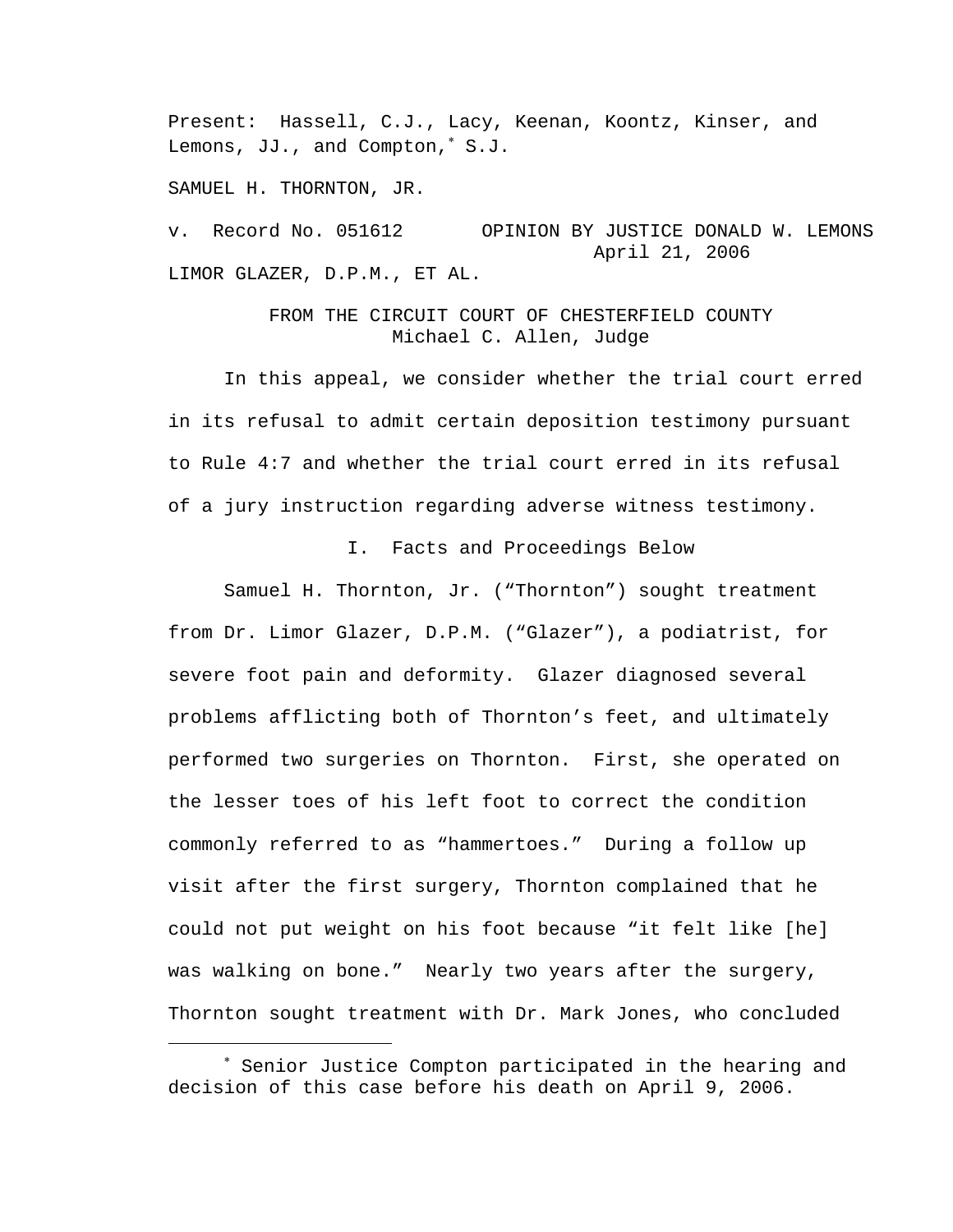that the surgery performed by Dr. Glazer on the lesser toes of Thornton's left foot had caused a "valgus deformity" in his second, third, and fourth toes including severe hyperextension of the second toe that caused Thornton a great deal of pain. After attempting more conservative treatments, Thornton's second toe had to be amputated.

 Thornton filed a medical malpractice suit against Glazer and her practice group, alleging they were negligent in failing to appropriately diagnose and treat Thornton's condition, and failing to obtain informed consent for the surgeries performed by Glazer. The jury returned a verdict for the defendants and Thornton noted his appeal. In his first assignment of error, Thornton argues that the trial court erred by refusing to admit deposition testimony from Dr. Jones as rebuttal testimony on causation. In his second assignment of error, Thornton argues that the trial court erred in refusing his proffered jury instructions pertaining to adverse witness testimony. In his third assignment of error, he alleges error in the trial court's refusal to grant an instruction concerning lack of consent to surgery. Finally, in his fourth assignment of error, Thornton maintains that the trial court erred in "not setting aside the jury verdict as being improper and against the great weight of the law and the evidence."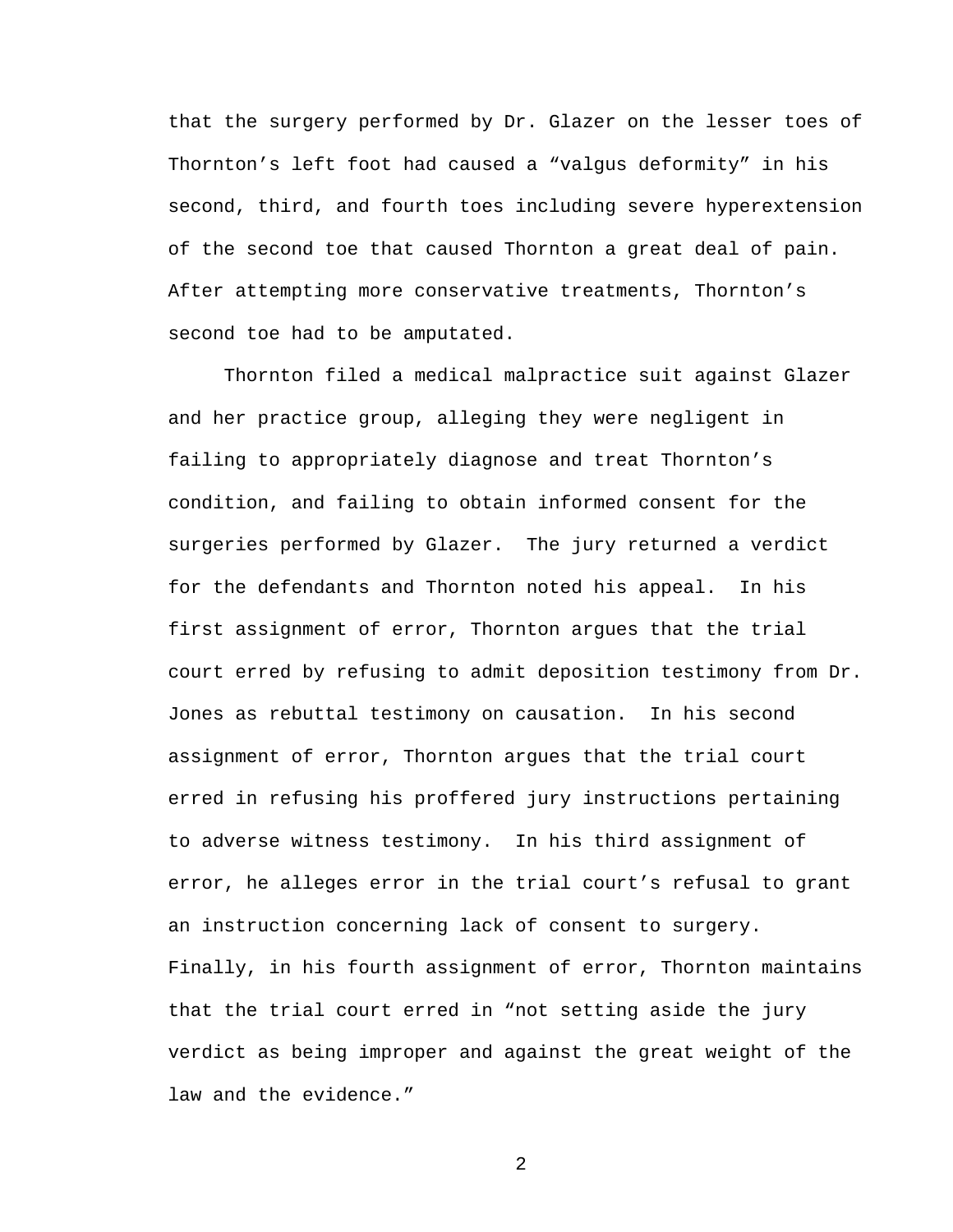#### II. Analysis

## A. Refusal to Admit Deposition Testimony

 The facts pertinent to this assignment of error concern the testimony of the plaintiff's expert witness, Dr. Jones, who was Thornton's treating physician at the time of trial. Dr. Jones testified ore tenus that the prior surgeries performed by Dr. Glazer caused the deformities in the lesser toes of Thornton's left foot. Upon completion of Dr. Jones' testimony, he was released from his subpoena and permitted to leave. During the defendant's case-in-chief Dr. Charles M. Zelen testified that the deformity on the lesser toes of the left foot was caused by "walking on the heel and the side of [the] foot" for a period of eleven months after the surgery performed by Dr. Glazer. For rebuttal, Thornton sought to introduce a portion of Dr. Jones' deposition wherein he testified that the deformity could not have been self-imposed by use of the foot. Although Dr. Jones testified earlier in the trial, he had been released and was no longer subject to a subpoena.

 The trial court denied Thornton's motion on the basis that Rule 4:7 did not permit introduction of the deposition testimony. The trial court stated from the bench that Rule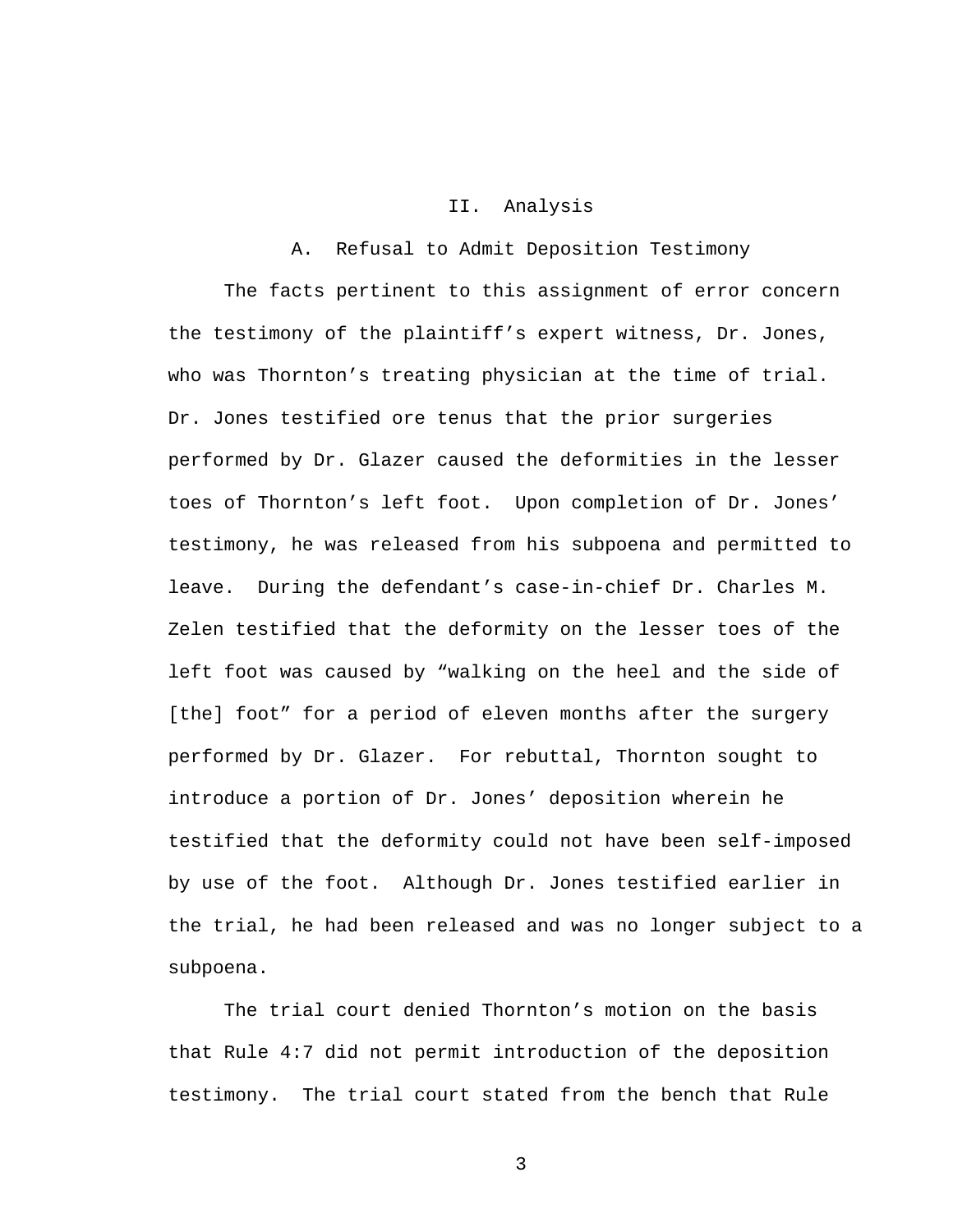4:7 applies only "to circumstances in which the witness is unavailable at all. Does not attend trial. Once they have attended the trial and been released, I am not sure any of these apply . . ."

Rule  $4:7(a)(4)$  in pertinent part provides:

(4) The deposition of a witness, whether or not a party, may be used by any party for any purpose in any action upon a claim arising at law . . . if the court finds: . . . (E) that the witness is a judge, or is a superintendent of a hospital for the insane more than 30 miles from the place of trial, *or is a physician, surgeon, dentist, chiropractor, or registered nurse who, in the regular course of his profession, treated or examined any party to the proceeding*, or is in any public office or service the duties of which prevent his attending court provided, however, that if the deponent is subject to the jurisdiction of the court, the court may, upon a showing of good cause or sua sponte, order him to attend and to testify ore tenus . . .

(Emphasis added.) When applying our rules, we adhere to the plain language used in the rule. Lifestar Response of Md., Inc. v. Vegosen, 267 Va. 720, 724, 594 S.E.2d 589, 591 (2004); Mechtensimer v. Wilson, 246 Va. 121, 122, 431 S.E.2d 301, 302  $(1993)$ . Rule  $4:7(a)(4)(E)$  applies to deposition testimony by a physician who either treated or examined any party to the proceeding. Contrary to other subsections in Rule  $4:7(a)(4)$ that specifically require unavailability of the witness, the application of subsection (E) is based entirely upon the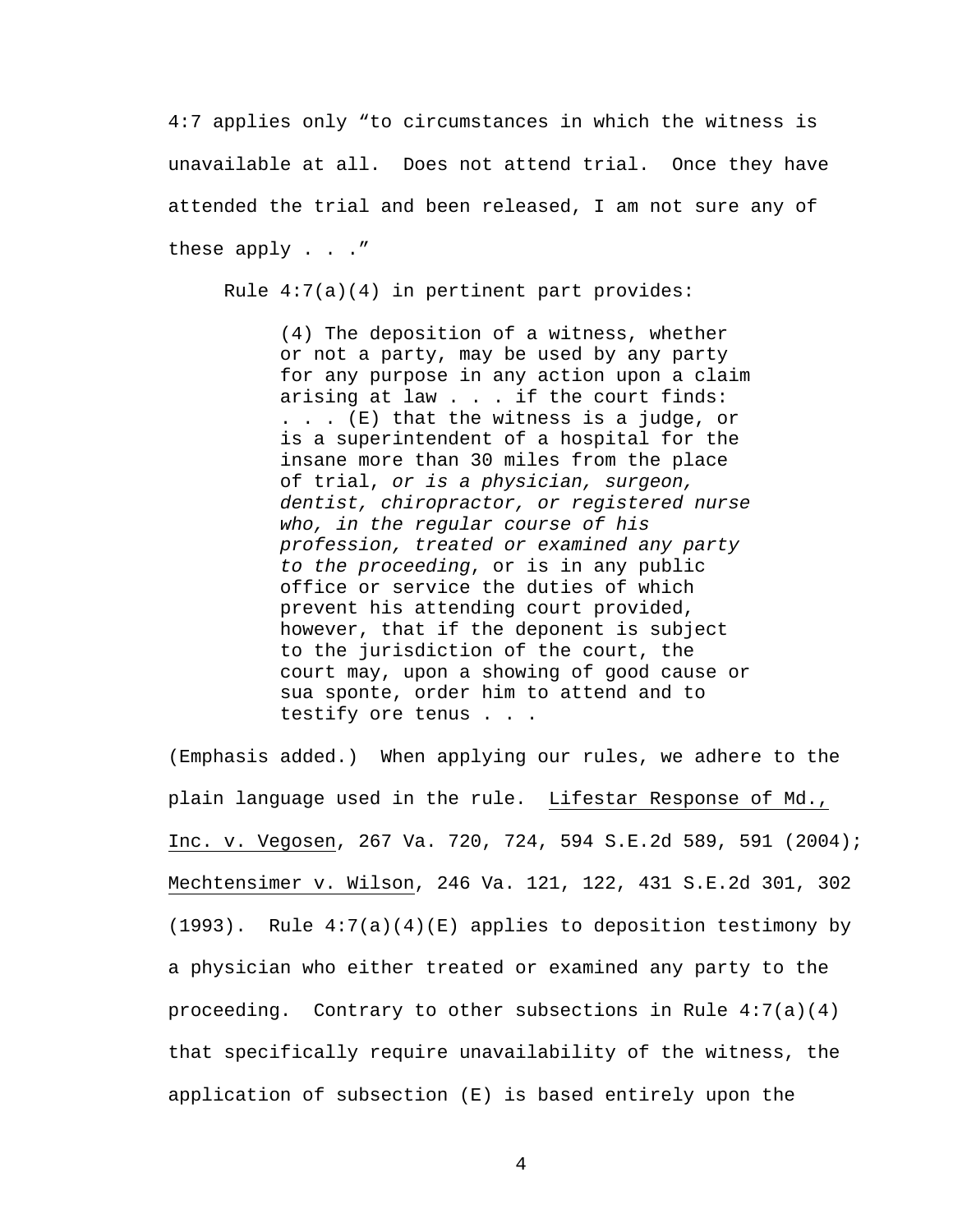witness falling within one of the listed categories. Consequently, a party is entitled to offer into evidence the deposition testimony of a treating physician even if the physician is available, unless the trial court finds "good cause" under subsection (E) to order attendance to testify ore tenus.

This conclusion is directly supported by our prior holding in Henning v. Thomas, 235 Va. 181, 191, 366 S.E.2d 109, 115 (1988), where we said: "First, Rule 4:7(a)(4)(E) does not make lack of availability a prerequisite for the use of a deposition of a treating or examining physician. Second, the last phrase of the rule . . . provides a mechanism for determining when in-person testimony will be required." In Henning, the treating physician (whose deposition was admitted) was deemed available in the jurisdiction where the trial was held, but we held that admission of the deposition testimony was not error under the plain terms of this rule, and while the option for the opponent to show good cause for requiring testimony ore tenus exists under the rule, "[t]he defendants never sought to avail themselves of this mechanism." Id.

When announcing its interpretation of Rule 4:7, the trial court cited King v. International Harvester Co., 212 Va. 78, 181 S.E.2d 656, as supporting its view of Rule 4:7. However,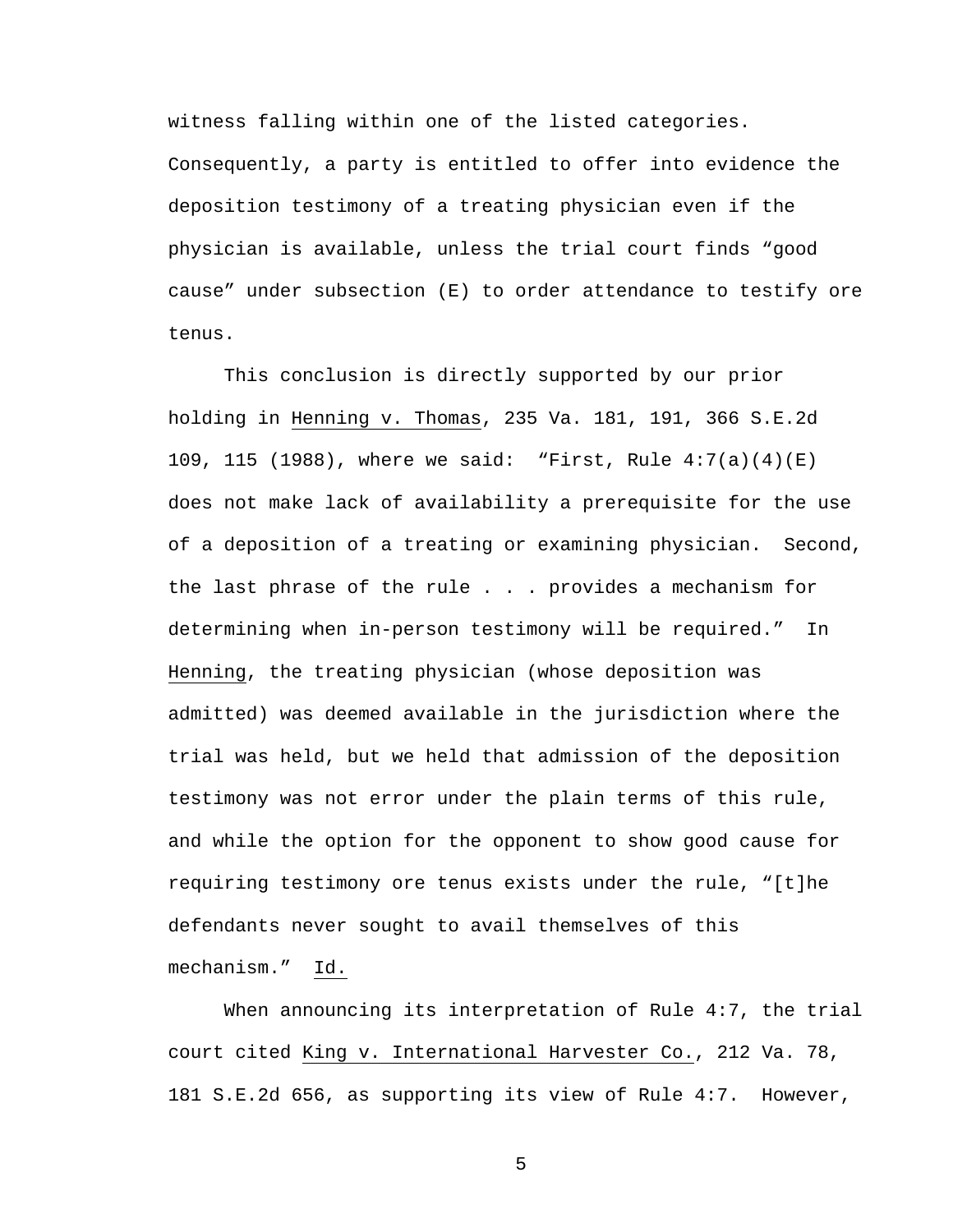our holding in King is inapposite to the facts presented in this case. There, we analyzed Rule  $4:1(d)(3)(2)$ , a predecessor to the current Rule  $4:7(a)(4)(B)$ , and the sole question we addressed was whether a party deponent had "procured" his own absence from the trial within the meaning of the Rule. 212 Va. at 80, 181 S.E.2d at 658. We held that " 'the absence' of the witness as used in the *second condition* of the rule means absence from the trial." Id. at 84, 181 S.E.2d at 660 (emphasis added). The "second condition" referred to is the current Rule  $4:7(a)(4)(B)$ , which requires that a deponent be located farther than 100 miles from the place of the trial or hearing in order for deposition testimony to be used. Clearly, that is not the issue in this case because here the deponent is a treating physician, not a party, and it was never argued that he was located outside 100 miles from the trial. As a result, our prior interpretation of what is now subsection (B) is not relevant to these facts, but subsection (E), which pertains to treating physicians, is dispositive.

Pursuant to Rule  $4:7(a)(4)(E)$ , Thornton was entitled to use the deposition testimony of his treating physician "for any purpose," so long as it met the conditions for admissibility, without regard to availability or prior attendance for testimony ore tenus at trial. The trial court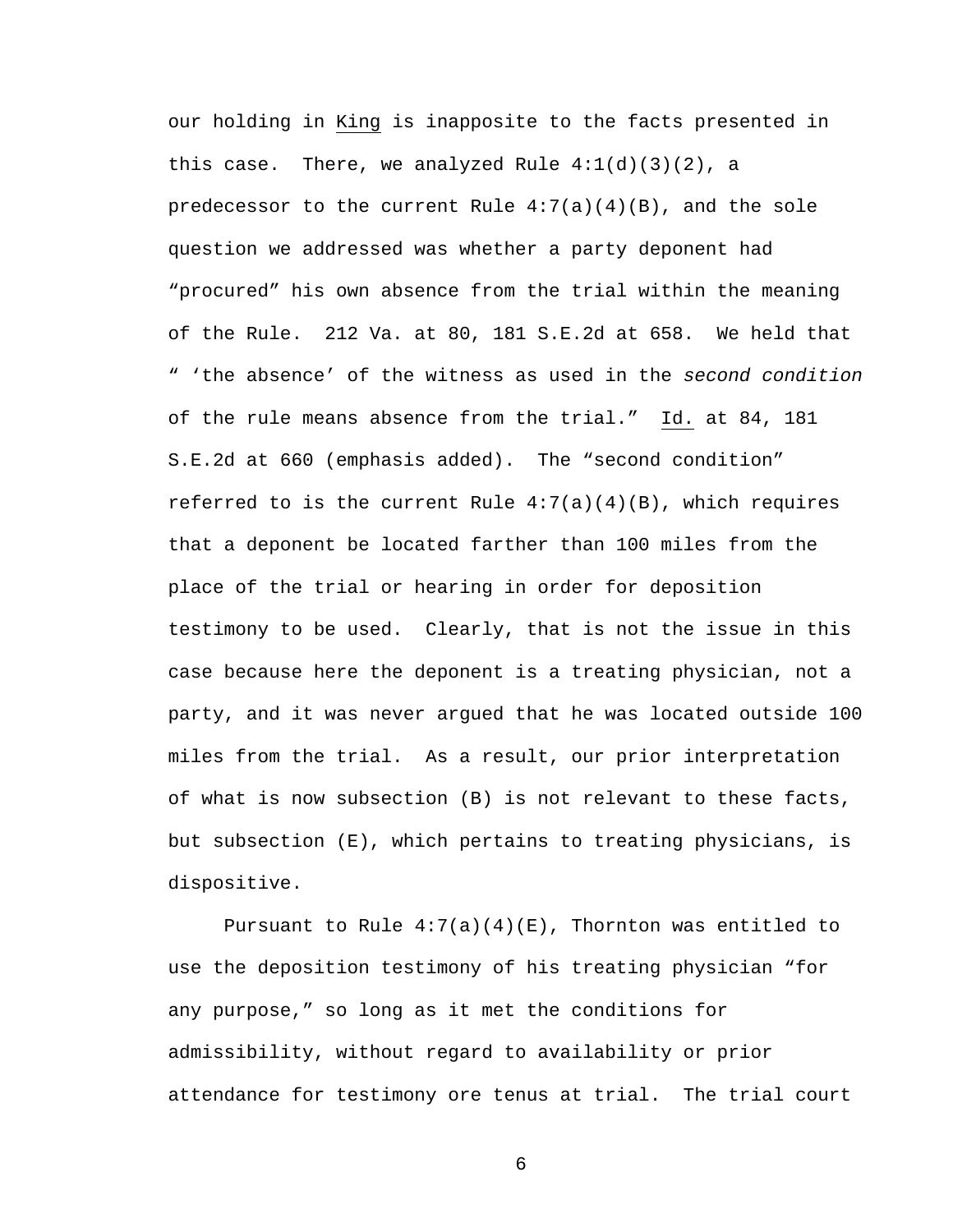erred by denying Thornton's motion to use the deposition testimony in rebuttal.

B. Refusal of Instruction No. 22

 Thornton offered Instruction No. 22 which was refused by the trial court. The instruction read:

The plaintiff called the defendant as an adverse witness. The plaintiff is bound by as much of the defendant's testimony given as an adverse witness as is clear, logical, reasonable and uncontradicted.

The plaintiff is not bound by any of the defendant's testimony given as an adverse witness that conflicts with any of the other evidence in the case.

Thornton sought this instruction to provide guidance to the jury in its consideration of the defendant's deposition testimony that was introduced during Thornton's case in chief.

The trial court's refusal was based solely upon the fact that "reading part of deposition testimony under Rule 4:7 is not the same as calling a party as a witness." We have previously held that "[t]he deposition of an adverse party that is received in evidence as substantive proof is oral testimony." Horne v. Milgrim, 226 Va. 133, 138, 306 S.E.2d 893, 895 (1983). Deposition testimony that is admitted into evidence should be treated in the same manner as live testimony. For the purpose of an instruction regarding the jury's consideration of testimony of an adverse witness, there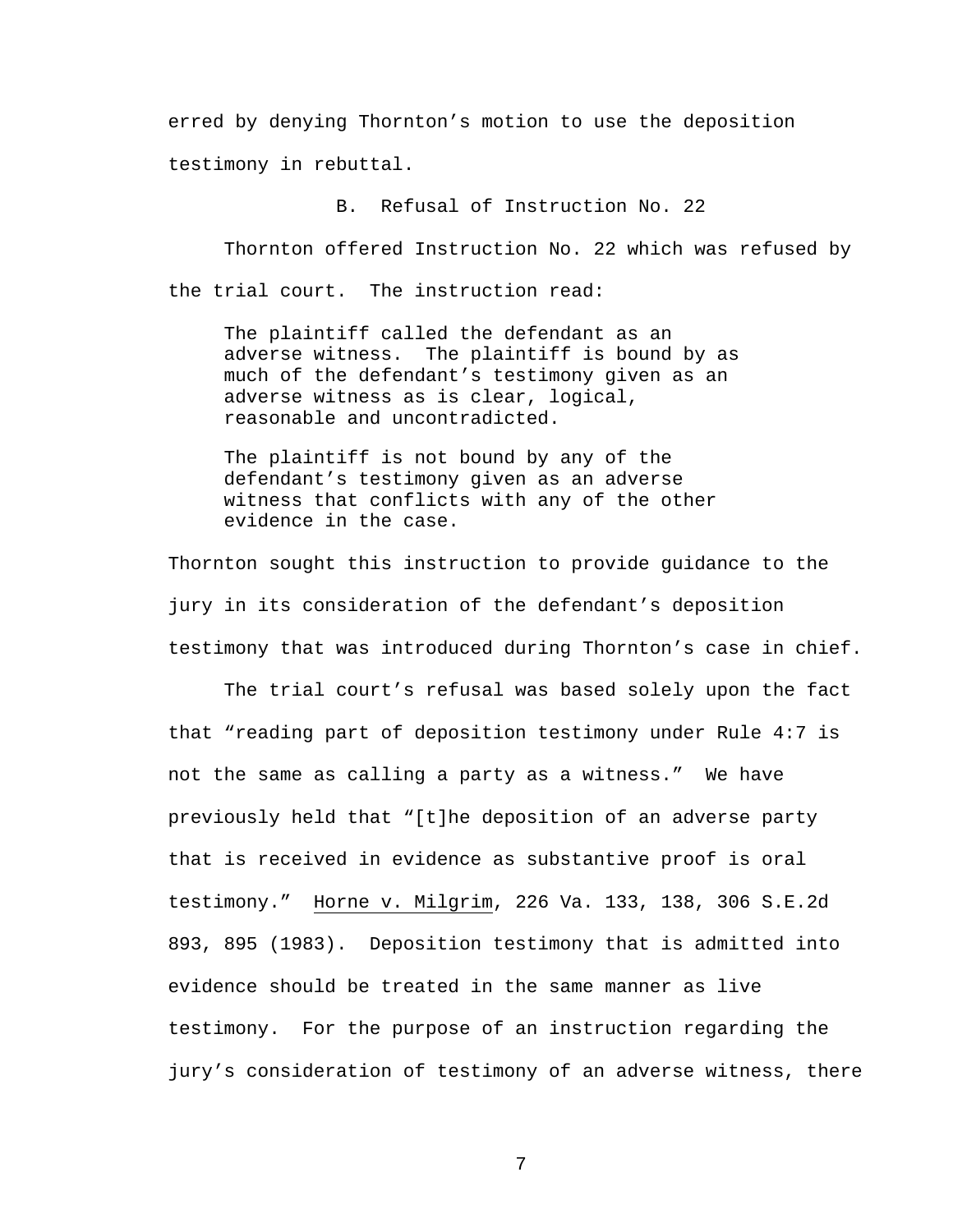is no distinction to be made between ore tenus testimony and deposition testimony pursuant to Rule 4:7.

It is well settled that when a defendant testifies as an adverse witness, the plaintiff is bound by that testimony to the extent that such testimony is reasonable and uncontradicted by the plaintiff's evidence. E.g., Economopoulos v. Kolaitis, 259 Va. 806, 812, 528 S.E.2d 714, 718 (2000); Miller v. White, 222 Va. 311, 315, 281 S.E.2d 802, 804 (1981); S & W Motor Lines, Inc. v. Bayliss, 212 Va. 124, 125, 183 S.E.2d 169 (1971); Weddle v. Draper, 204 Va. 319, 322, 130 S.E.2d 462, 465 (1963). However, the plaintiff does not make the adverse party his own witness.

Rule 4:7(c) provides that "introduction in evidence of the deposition or any part thereof for any purpose other than that of contradicting or impeaching the deponent makes the deponent the witness of the party introducing the deposition, but this *shall not apply to the use by an adverse party of a deposition under [Rule 4:7(a)(3)]*." (Emphasis added.) Rule  $4:7(a)(3)$  provides that "[t]he deposition of a party . . . may be used by an adverse party for any purpose." Reading these sections together, Rule 4:7 clearly establishes that a party seeking to introduce deposition testimony of an adverse party will not suffer the consequences of making the deponent his own witness. This is the conclusion we reached in Horne v.